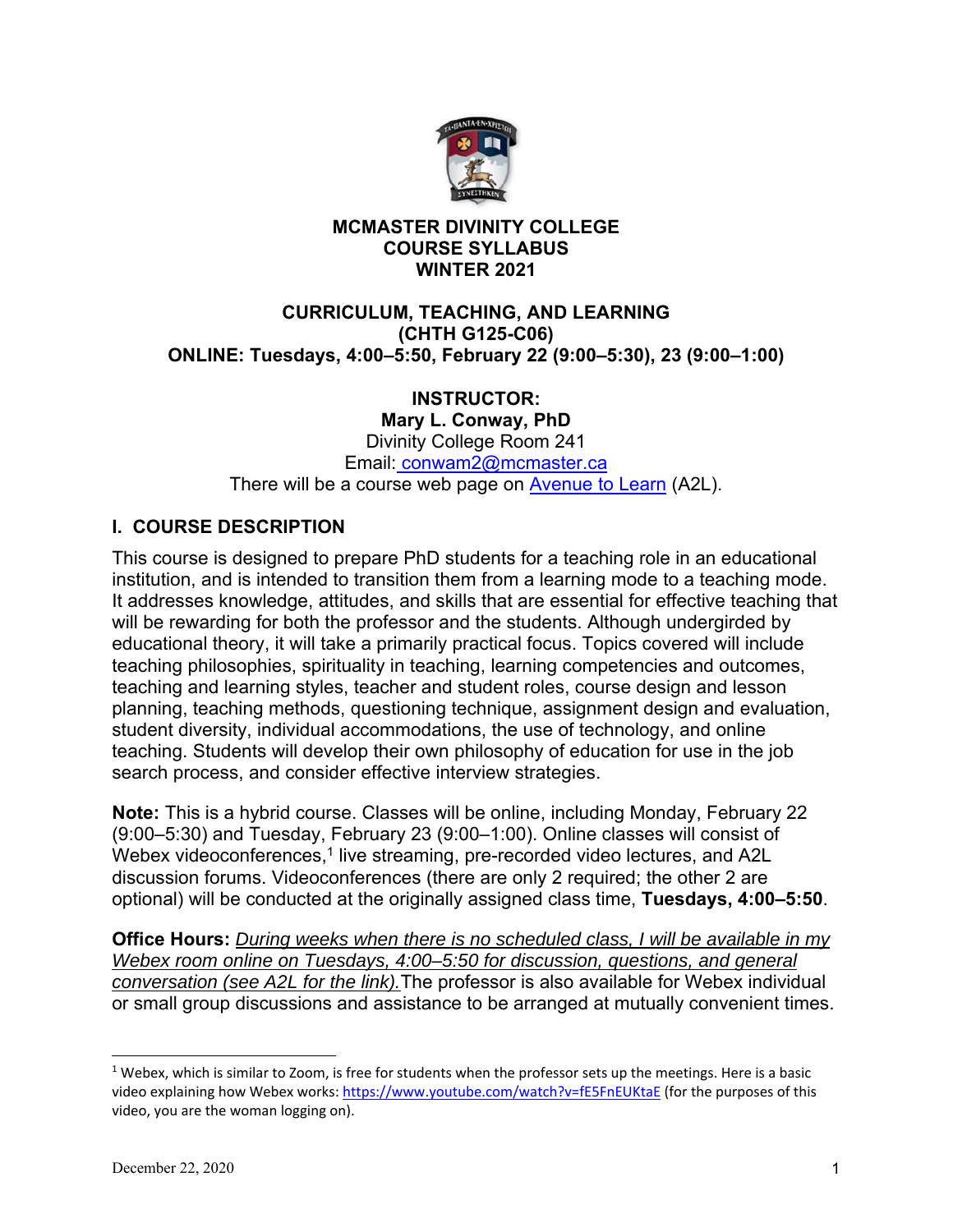# **II. LEARNING OUTCOMES**





- a. Knowing
	- To understand the varying roles of the teacher and learners in the classroom, whether actual or virtual

Christ's image

- To know a variety of approaches to teaching and evaluation that will promote effective learning
- To understand how to accommodate the various needs of learners, considering factors such as age, gender, cultural background, and those who are differently abled or learn differently.
- b. **Being** 
	- To clarify one's spiritual calling as a Christian teacher
	- To develop a personal philosophy of education
	- To cultivate an attitude of lifelong learning and personal growth
	- To develop an appreciation of the value of students with diverse personalities, abilities, and goals
- $c.$   $\bullet$  Doing
	- To create lessons and courses that implement effective teaching and learning strategies
	- To explore and develop skill in using various learning technologies
	- To develop skill in designing and using formative and summative evaluation tools
	- To develop an effective teaching style and presence

### **III. COURSE REQUIREMENTS A. REQUIRED TEXTS AND RESOURCES**

#### **Required Texts**

These texts have been chosen because they offer practical advice for new professors based on current theory and research. You will be referring to them throughout the course for both advice and resources. Hopefully, they will continue to prove helpful in your first teaching position. Make sure you get the most recent  $(4<sup>th</sup>)$  edition of the first book:

- Nilson, Linda Burzotta. *Teaching at Its Best: A Research-Based Resource for College Instructors*. Fourth ed. Jossey-Bass Higher and Adult Education Series. San Francisco, CA: Jossey-Bass, 2016.
- Nilson, Linda Burzotta, and Ludwika A. Goodson. *Online Teaching at Its Best: Merging Instructional Design with Teaching and Learning Research*. San Francisco, CA: Jossey-Bass, 2018.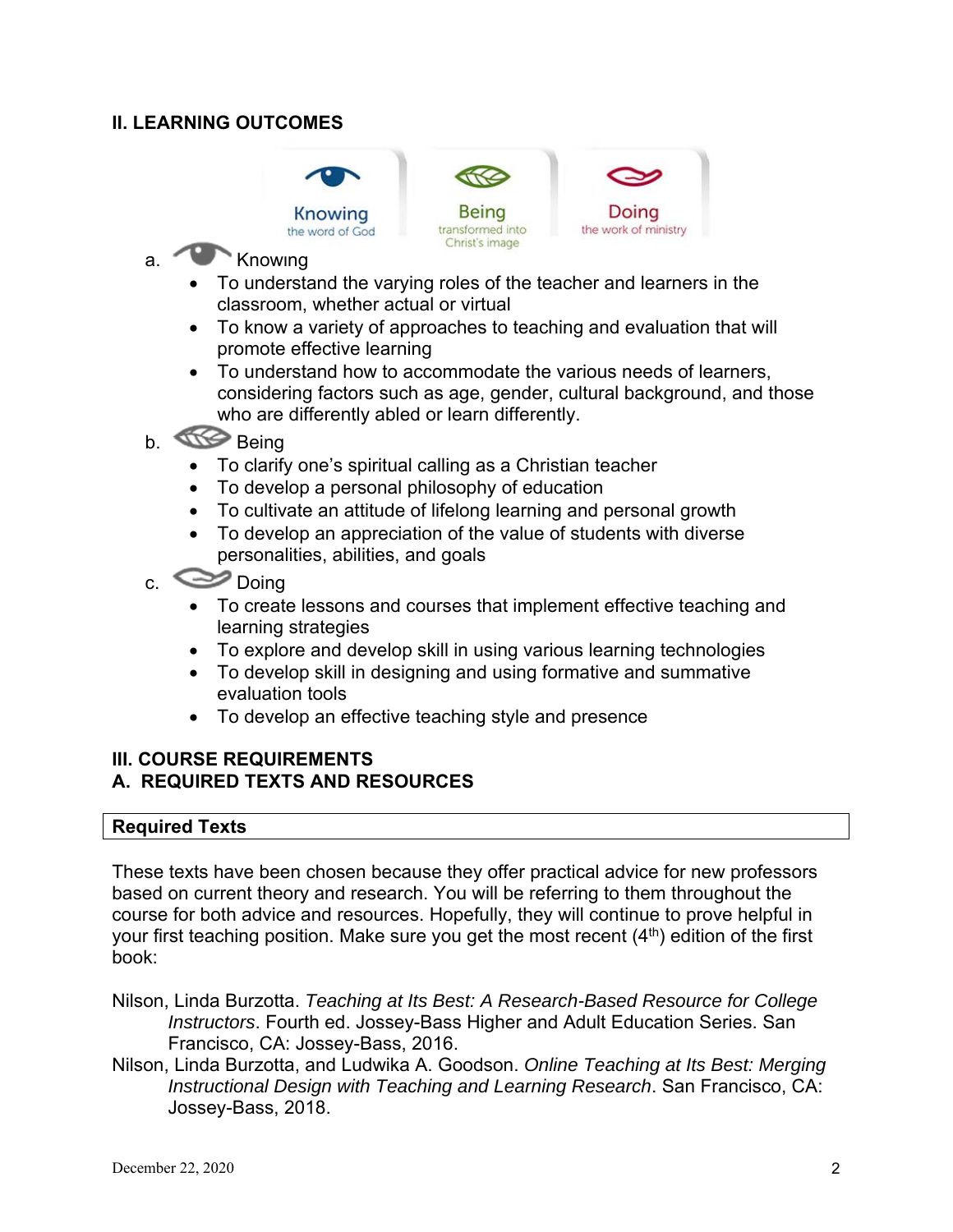This text, which has been a bestseller for over 20 years, is far more personal and will encourage you to think about your role and calling as a teacher:

Palmer, Parker J., *The Courage to Teach: Exploring the Inner Landscape of a Teacher's Life.* Twentieth anniversary ed. Hoboken, NJ: Jossey-Bass, 2017. (Available for Kindle; other editions are also available)

### **Supplemental Resources**

- Websites: The Ontario Ministry of Education (http://www.edu.gov.on.ca/eng/teachers/) which has legislation and teacher resources. Websites for other provincial, state, and national departments/ministries of education may also be applicable.
- The ERIC Database: The ERIC (Educational Resources Information Center) database is sponsored by the U.S. Department of Education to provide extensive access to educational-related literature. ERIC provides ready access to education literature to augment education by increasing and facilitating the use of educational research and information to improve practice in learning, teaching, educational decision-making, and research. ERIC provides coverage of journal articles, conferences, meetings, government documents, theses, dissertations, reports, audiovisual media, bibliographies, directories, books, and monographs. It is available from the McMaster library:

(https://search-proquest-com.libaccess.lib.mcmaster.ca/eric/advanced).

- Porter, Stanley E., *Those Who Can, Teach: Teaching as Christian Vocation.* McMaster General Series 3. McMaster Divinity College Press, 2013.
- Brown, Peter C., *Make It Stick: The Science of Successful Learning.* Cambridge, MA: The Belknap Press of Harvard University Press, 2014. (Available for Kindle)

**Textbook Purchase:** All required textbooks for this class are available from the College's book service, READ On Bookstore, located in the Hurlburt Family Bookstore off Cullen Hall, McMaster Divinity College. Texts may be purchased on the first day of class. For advance purchase, you may contact READ On Bookstore, 5 International Blvd, Etobicoke, Ontario M9W 6H3: phone 416.620.2934; fax 416.622.2308; email books@readon.ca. You can arrange to have books sent to you. Other book services may also carry the texts.

| 1. Annotated Bibliography               | 10% |  |
|-----------------------------------------|-----|--|
| 2. Research Paper                       | 30% |  |
| 3. Personal Philosophy of Education     | 10% |  |
| 4. Syllabus and Lesson Plan Development | 30% |  |
| 5. Technology Use                       | 20% |  |
| <b>Total Grade</b>                      |     |  |

# **C. ASSIGNMENTS AND GRADING**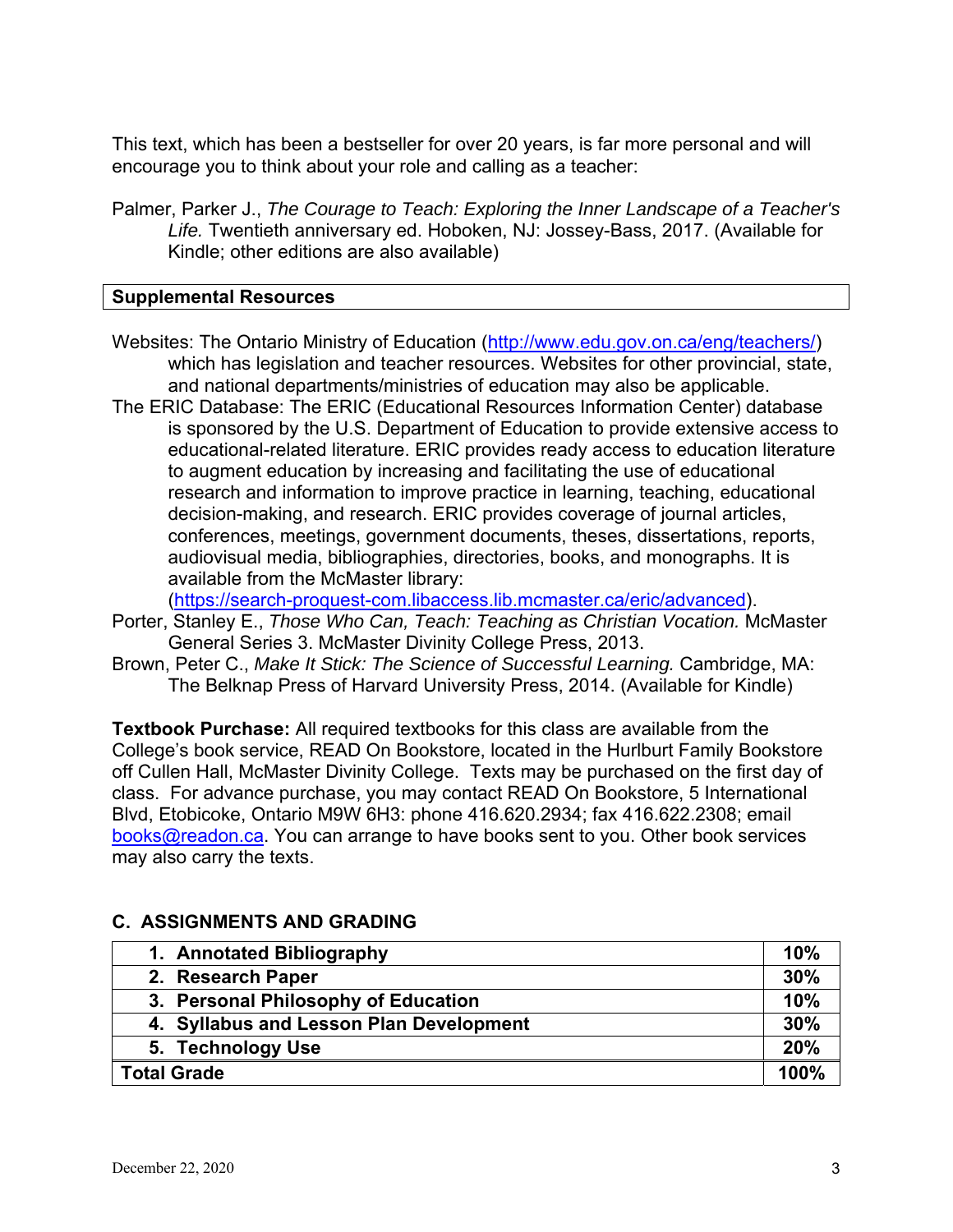# **Assignment Details:**

## **Note: All written assignments must be submitted to A2L as a single PDF document only.**

#### **Assignment 1: Educational Issues and Best Practices: Annotated Bibliography 10%.** Week 4 or 5, posted on A2L by 11:30 pm on the evening before the Webex meeting.

Develop an annotated bibliography of critical scholarship on one of the following topics. These topics will be collegially assigned in class on the first day, taking into consideration students' interests and goals, and will form the basis of your research paper. Bear in mind that most of these topics are essential for all teachers to consider. Include at least 15 items, balancing monographs and articles. The annotation should be 200–250 words per item and include evaluation as well as summary. Sources should be dated post-2000, and preferably post-2010, with rare exceptions. Post your bibliography on A2L. You will also give an overview of these resources to the class on Webex. Modelling effective teaching techniques, focus on the relevant issues discussed and best practices recommended (~20–25 minutes including discussion/questions). The topics with an asterisk will be given priority depending on class numbers.

#### Topics:

- 1. \*The adult learner
- 2. \*Spirituality in the classroom
- 3. \*Competencies and outcomes, goals and objectives
- 4. \*Learning-teaching styles/modes and multiple intelligences
- 5. \*Motivating students: extrinsic and intrinsic motivation
- 6. \*Online/Hybrid learning strategies
- 7. \*Technology for teaching and learning
- 8. \*Evaluation: diagnostic, formative, summative, peer
- 9. \*Gender in education (re:

students and professors)

- 10. \*Ethnic and Cultural Diversity in education
- 11. \*Accommodating special needs of students
- 12. Flipped classrooms
- 13. Interview strategies and cover letters for job application
- 14. Tenured, adjunct, and part-time faculty
- 15. Student centered learning
- 16. [Relevant topic suggested by a student and approved by the professor]

**Assignment 2: Research Paper and Presentation: Educational Issues and Best Practices 30%.** In online classes in Week 8. The PDF to be submitted on A2L by 9:00 am on Monday, February 22.

- Topics will be based on your bibliography in Assignment 1. You may also use another relevant topic, but only with the professor's approval.
- Students will write a research paper of 6000–7000 words, supporting a thesis within the topic area and focusing on practical applications of the theory for teaching.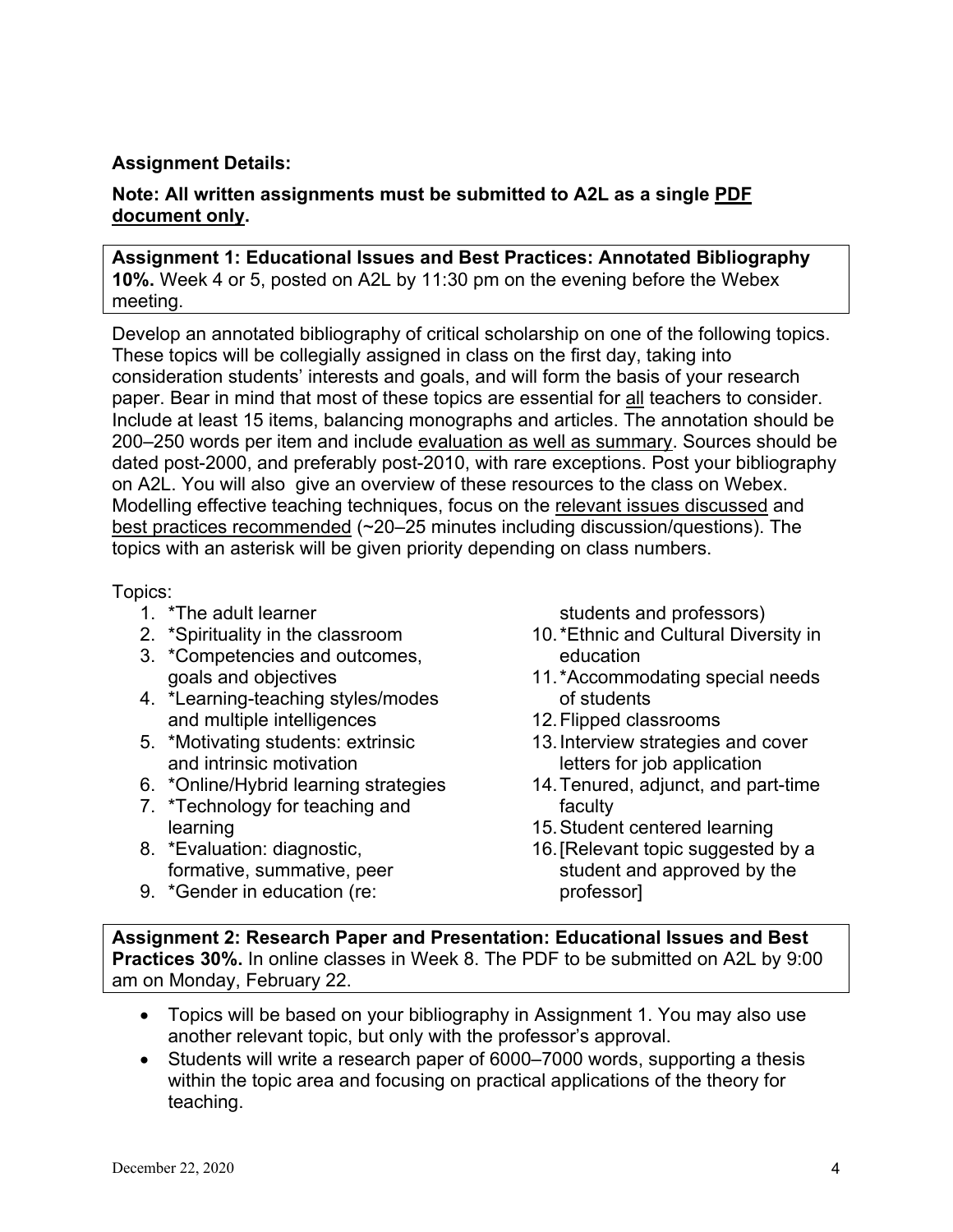- At least 15 valid resources must be used; recent resources are necessary.
- Students will also present what they have learned to the class in a teaching presentation of about 45–60 minutes (depending on the number of students) which implements good teaching technique, including appropriate discussion, materials, and visual aids.
- These papers will be presented online on February 22 and 23. Papers are to be submitted on A2L in PDF format by 9:00 am on Monday, February 22.

# **Assignment 3: Philosophy of Education 10%.** Friday, March 19 by 11:30 pm

- Write your own personal philosophy of education for submission to the school in Assignment 2 as part of the application process. It should be 1 to 2 pages in length.
- Although this assignment is brief, it should be written with great care since it will introduce you to your prospective school before they have a chance to meet you in person. It will also help you clarify your own approach to teaching as a calling.

**Assignment 4: Syllabi and Lesson Plan Development 30% (25% for materials, 5% constructive criticism of the materials of peers).** Drafts due Monday, March 22 by 11:30 pm, final versions by Monday, March 29 by 11:30 pm.

- Choose a college/university/seminary/Christian school where you would like to/hope to work and do an analysis of its program. Consider its website, but also external reviews and articles about the institution. Note: You will be writing a philosophy of education for this institution in Assignment 3.
- Analyze elements such as its theology, curriculum, teaching philosophy, culture, and student demographics. Include any other relevant information that would help you successfully teach there. Summarize this information in about 2–3 pages.
- Create one syllabus for an **in class course** targeted for this institution in your subject area following their expectations at the level of your choice (high school, undergrad, masters, advanced).
- Create a second syllabus adapting this course for a **hybrid/online setting.**
- Develop a detailed lesson plan for one self-contained class of 1–2 hours in this online/hybrid course, including competencies and specific goals.
- These materials will be posted on A2L and other students in the class will provide constructive evaluative feedback on your materials by means of an included discussion forum.

**Assignment 5: Technology Use 20% (15% A2L setup, 5% constructive criticism of the setups of peers).** Due Wednesday, April 7 by 11:30 pm for peer review, Friday, April 9 by 11:30 pm for assignment.

- Set up course materials on A2L for one lesson from your syllabus for the online/hybrid course completed in Assignment 4. A separate course shell "playground" will be established for class use.
- You are encouraged to post draft materials early, before April 7, so that you can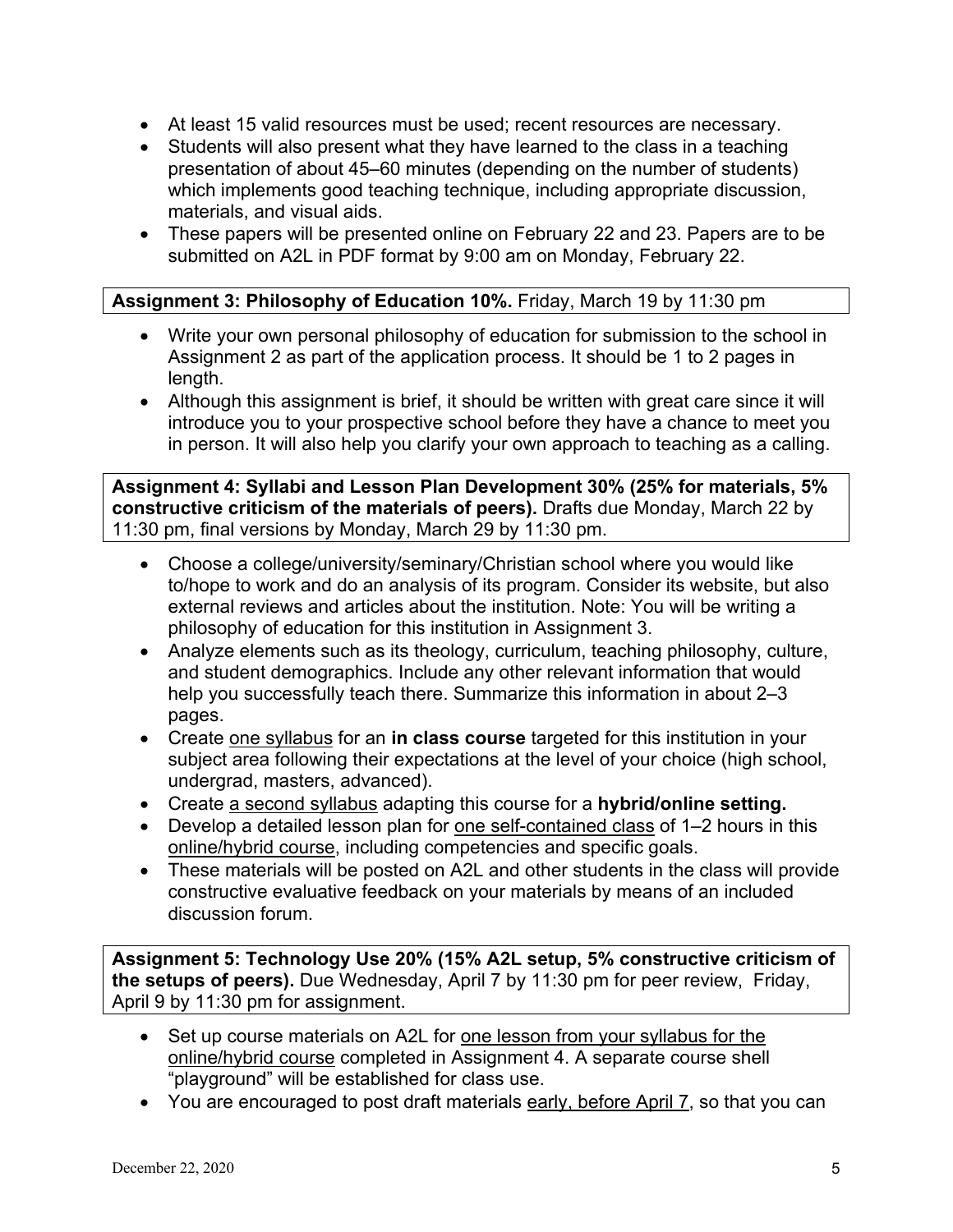get feedback from other students.

- Other students in the class will provide constructive evaluative feedback on your lesson by means of an included discussion forum. This evaluation should be ongoing, so that students have an opportunity to consider constructive criticism and implement suggestions.
- Your material should be well organized and include files, resources, links, videos, discussions, assignments, evaluation tools, etc. as appropriate to your topic.

## **Policy for Late Assignments:**

Marks will be deducted for late assignments if there is no valid reason, such as illness (a doctor's note may be required) or serious family crisis. The deduction will be 3% per day. Extensions must be approved before the due date.

| Wk             | <b>Date</b>            | <b>Format</b>                                                                    | <b>Content</b>                                                                                                                   | <b>Assignments</b>                                                                                               |
|----------------|------------------------|----------------------------------------------------------------------------------|----------------------------------------------------------------------------------------------------------------------------------|------------------------------------------------------------------------------------------------------------------|
| 1              | Jan $4-8$              | $\bullet$ Video<br>Lecture<br>• Optional<br><b>Webex</b><br>meeting <sup>2</sup> | • Introduction and<br>syllabus<br>• Video: What does it<br>mean "to learn"? "to<br>teach"?<br>• Webex: Welcome,<br>assign topics | • Reading and Research                                                                                           |
| 2              | Jan $11-$<br>15        | $\bullet$ Video<br>Lecture                                                       | • Video: Developing a<br>philosophy of education                                                                                 | • Reading and Research                                                                                           |
| 3              | Jan 18-<br>22          | $\bullet$ Video<br>Lecture                                                       | • Video: Introduction to<br><b>Evaluation and Creating</b><br><b>Rubrics</b>                                                     | • Reading and Research                                                                                           |
| 4              | Jan $25-$<br>29        | $\bullet$ Video<br>Lecture<br>• Webex<br>meeting                                 | • Video: Teaching Biblical<br>Languages<br>• Webex: Student<br>Presentations of<br><b>Educational Resources</b>                  | • Ass't 1: Presentation and<br><b>Discussion of Annotated</b><br><b>Bibliographies</b><br>• Reading and Research |
| 5              | $Feb$ 1-5              | • Webex<br>meeting                                                               | • Webex: Student<br>Presentations of<br><b>Educational Resources</b>                                                             | • Ass't 1: Presentation and<br><b>Discussion of Annotated</b><br><b>Bibliographies</b><br>· Reading and Research |
| 6              | Feb <sub>8</sub><br>12 | $\bullet$ Video<br>Lecture                                                       | • Video: Guidelines for<br>developing syllabi                                                                                    | • Reading and Research                                                                                           |
| $\overline{7}$ | Feb<br>$15^3 - 19$     | $\bullet$ Video<br>Lecture                                                       | • Family Day (Monday)<br>· Video: Introduction to<br><b>Technology Resources</b>                                                 | • Reading and Research                                                                                           |

# **IV. COURSE SCHEDULE**

<sup>&</sup>lt;sup>2</sup> If this time is difficult for students, we will assign topics using an online app instead. However, it will be nice to introduce ourselves to each other for those who can attend!

<sup>3</sup> Family Day (Monday Holiday)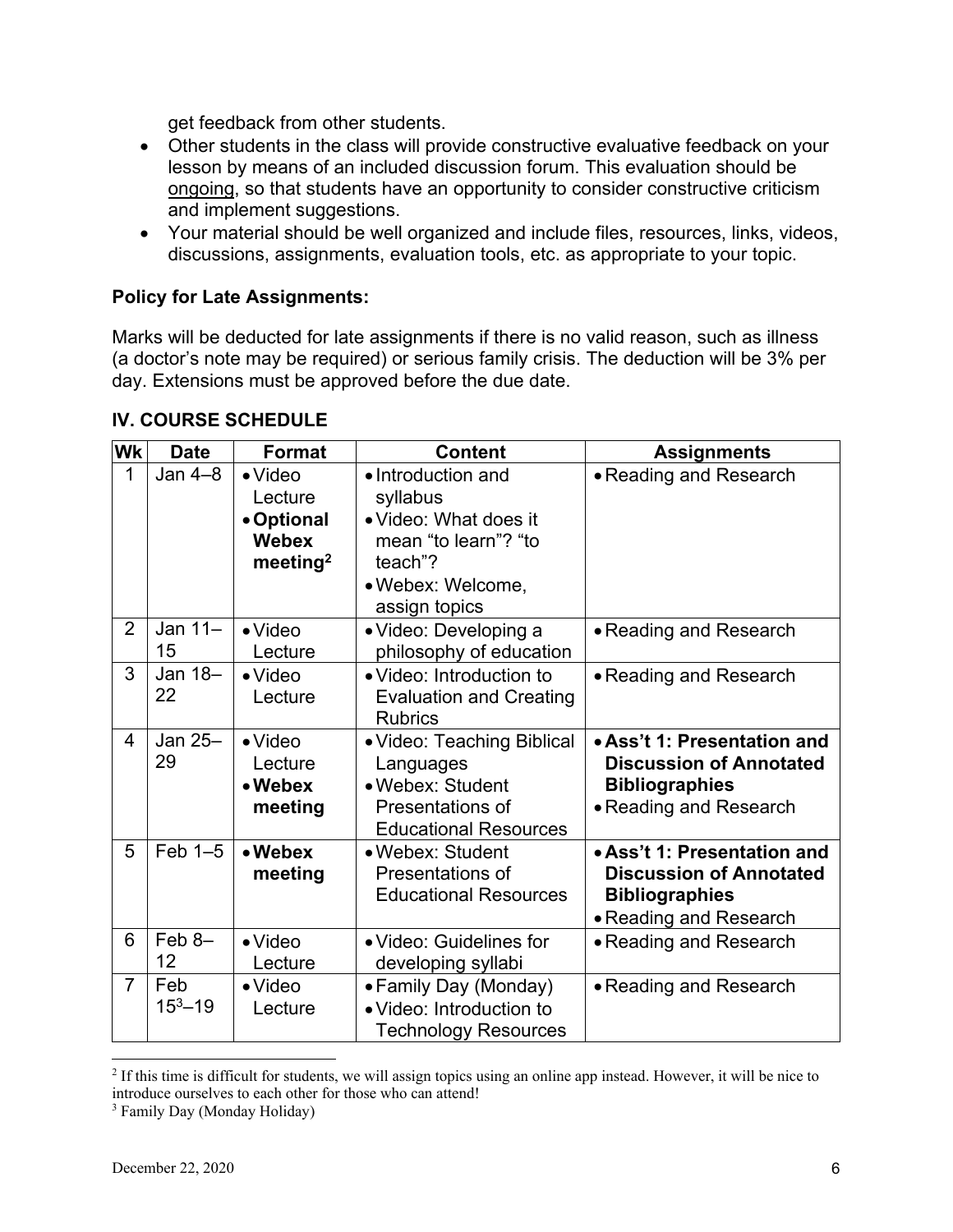| 8  | Feb <sub>22</sub><br>$-264$ | • Online<br><b>Classes</b>                                                | • Student Presentations:<br><b>Educational Issues and</b><br><b>Best Practices</b> | • Ass't 2: Research Paper<br><b>Presentations</b>                                                                                              |
|----|-----------------------------|---------------------------------------------------------------------------|------------------------------------------------------------------------------------|------------------------------------------------------------------------------------------------------------------------------------------------|
| 9  | Mar $1-$<br>5 <sup>5</sup>  | $\bullet$ Video<br>lecture<br>$\bullet$ A2L<br>Playground<br>• Discussion | • Video: Introduction to<br>A2L as a teacher<br>• Course Planning                  | • Work on Syllabi and<br>Technology                                                                                                            |
| 10 | Mar $8-$<br>12 <sup>6</sup> | · Individual<br>work                                                      | • Work on assignments                                                              | • Work on assignments                                                                                                                          |
| 11 | Mar 15-<br>19               | $\bullet$ A2L<br>Playground<br>• Discussion                               | • Course Planning                                                                  | • Work on Syllabi and<br>Technology<br>. Ass't 3: Philosophy of<br><b>Education: Friday, March</b><br>19                                       |
| 12 | Mar 22-<br>26               | $\bullet$ Video<br>lecture<br>$\bullet$ Peer<br>review                    | • Course Planning<br>· Video: Guest Speaker:<br><b>TBA</b>                         | • Ass't 4: Syllabi and<br><b>Lesson Plans: Monday,</b><br><b>March 22</b>                                                                      |
| 13 | Mar 29-<br>Apr 2            | $\bullet$ Video<br>lecture<br>$\bullet$ Peer<br>review                    | • Course Planning<br>· Video: Guest Speaker:<br><b>TBA</b>                         | • Ass't 4: Peer review of<br><b>Syllabi and Lesson</b><br>Plans: Monday, Mar 29                                                                |
| 14 | Apr 5-9                     | $\bullet$ Peer<br>review<br>• Optional<br><b>Webex</b><br>meeting         | · Webex: Consolidation<br>and Discussion                                           | • Ass't 5: Final peer review<br>of Technology Use<br>assignment: Wednesday,<br><b>April 7</b><br>• Ass't 5: Technology Use:<br>Friday, April 9 |

# **V. CLASSROOM AND/OR ONLINE WORKSHOP BEHAVIOUR AND PARTICIPATION**

- All thoughtful student participation is welcome. There are no "dumb questions" or "stupid answers." Students will respect the contributions of other students, although they may disagree, and respond to them without ridicule or scorn.
- Students are expected to attend all on site and Webex classes.
- Students are expected to meet all deadlines. Late assignments are a consequence of poor planning and are unacceptable. However, if you are genuinely ill or have a major emergency, contact the professor asap for a possible extension.

<sup>&</sup>lt;sup>4</sup> On campus classes: Monday, February 22 (9:00–5:30), Tuesday, February 23 (9:00–1:00)<br><sup>5</sup> Hybrid week for other classes

<sup>&</sup>lt;sup>5</sup> Hybrid week for other classes

<sup>6</sup> Hybrid week for other classes